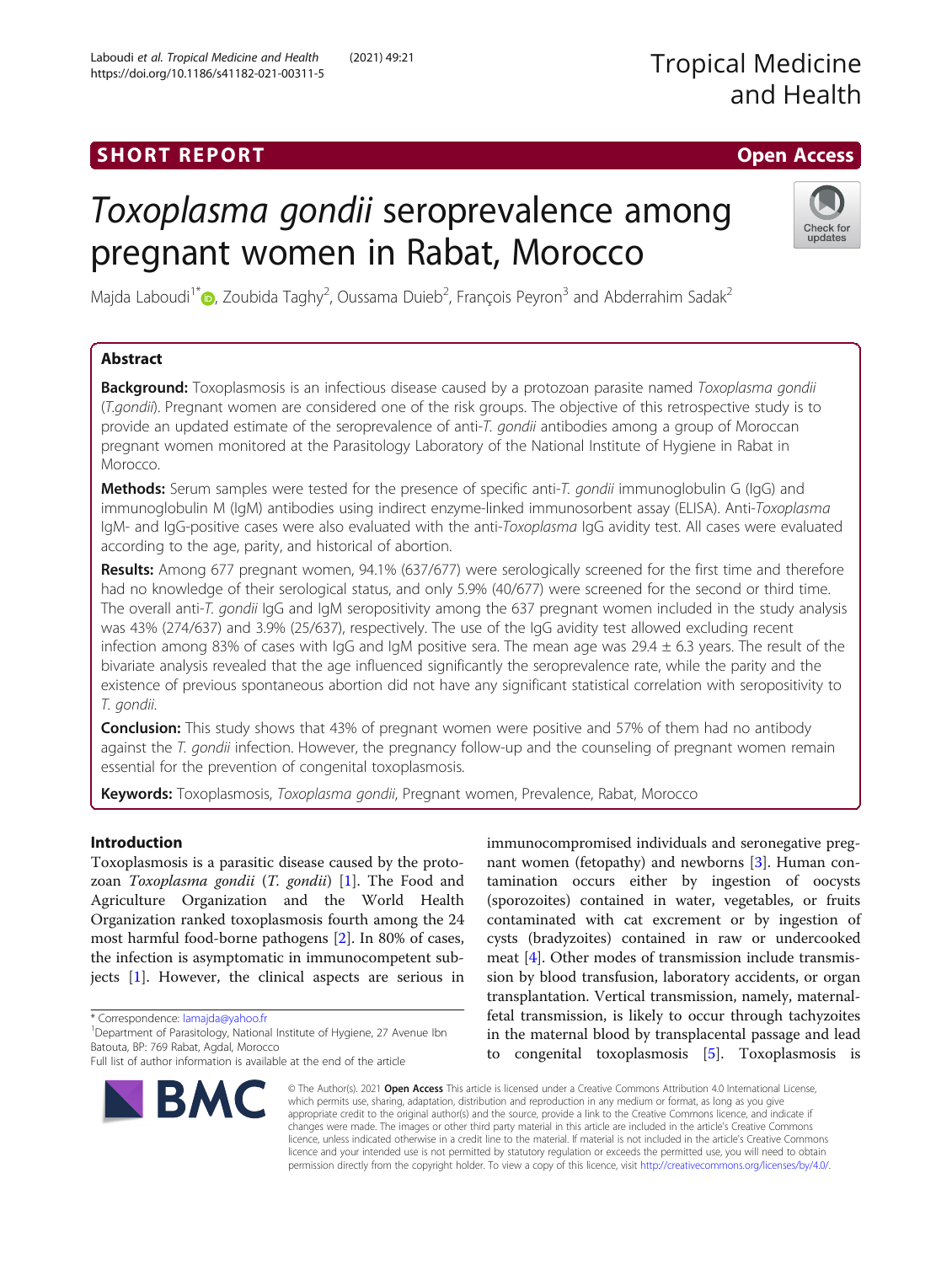distributed worldwide in humans and warm-blooded an-imals [\[6](#page-6-0)]. One third of the human population is generally considered to be infected with T. gondii. The highest prevalence rates are found in the humid tropics [[7,](#page-6-0) [8](#page-6-0)], and the lowest rates are found in the cold and Saharan regions [[9\]](#page-6-0). Regional variations in seroprevalence are related to both climatic conditions, which may or may not favor the survival of oocysts, and factors such as the religious, cultural, and socioeconomic practices of each subpopulation [[8\]](#page-6-0).

The impact of toxoplasmosis on the health of the mother and the newborn should not be neglected. The surveillance, prevention, and control of toxoplasmosis are based mainly on research on IgG and IgM antibodies against T. gondii. The screening of the disease must be conducted early during pregnancy to allow the early detection of seroconversion that can lead to congenital toxoplasmosis. The clinical manifestations of congenital toxoplasmosis can be particularly severe when fetal contamination occurs during the first trimester of pregnancy, which is why it is recommended to perform toxoplasmosis serodiagnosis during the first months of pregnancy  $[10]$  $[10]$ . However, in the absence of a national toxoplasmosis surveillance program, it is common for a pregnant woman to arrive at the laboratory for toxoplasmic serology testing in the last trimester of pregnancy without knowledge of her previous serological status, even though the first and second trimesters are the most critical for fetal contamination.

In Morocco, a recent review reported there are only a few studies addressing the prevalence of toxoplasmosis [[11\]](#page-6-0). Hence, we felt it was appropriate to update the data on the prevalence of toxoplasmosis among pregnant women in the region of Rabat and its surroundings and look for possible associations between seropositivity and the following factors: age, parity, and history of abortion.

#### Materials and methods

#### Study area

This descriptive retrospective study was conducted from April 2014 to September 2018 in Rabat that is located along the Atlantic Ocean, north-west of Morocco, and belonged at Rabat-Salé-Kénitra region (34° 02′ 00″ North, 6° 50′ 00″ West). Rabat is the capital of Morocco with an estimated population of 577,825 inhabitants (in 2014). The climate is Mediterranean with warm to hot dry summers and mild damp winters. Rabat belongs to the sub-humid bioclimatic zone with an average annual precipitation of 302.7 mm.

#### Population study

This retrospective study was held on 677 asymptomatic pregnant women who were screened at the National Institute of Hygiene in Rabat, Morocco, for antenatal follow-up anti-T. gondii. Information about them such as age, parity, and history of abortion was reported from medical records. No personal identifiers were included in data collection forms.

#### Inclusion/exclusion criteria

Among 677 pregnant women attended for serology diagnosis of T. gondii infection during pregnancy, only 576 who fulfilled the inclusion criteria were included in the analysis; All pregnant women who underwent pregnancy serological examination of toxoplasmosis for the first time during the studied time frame period were included. Additionally, the exclusion criteria were all pregnant women with uncompleted information (pregnant women without information of age, parity, and history of abortion) (Fig. [1\)](#page-2-0).

#### Serological evaluation Conventional ELISA

The blood samples were collected from each pregnant woman and tube-coated EDTA and were afterwards centrifuged to remove plasma and harvested sera stored at − 20 °C until tested. Serological diagnosis was done following the ELISA technique (enzyme-linked immunosorbent assay) using "Platelia Toxo" kits IgG and IgM (Biorad, France) for immunoglobulin G (IgG) and immunoglobulin M(IgM) anti-toxoplasmic research according to the manufacturer's protocol. Briefly, the sera were diluted serially and then distributed in the microplate wells which were coated by the T. gondii antigen. After incubation of 1 h at 37 °C, a monoclonal antibody labeled with peroxidase was added to the microplate wells as the conjugate. During the second incubation of 1 h at 37 °C, the labeled antibody binds to the serum IgG captured by the *T. gondii* antigen. The presence of immune-complexes (T. gondii antigen, IgG antibodies to T. gondii) and anti-IgG conjugate was demonstrated by the addition in each well of an enzymatic development solution. The optical density reading obtained with a spectrophotometer set at 450/620 nm is proportional to the amount of IgG antibodies to T. gondii present in the sample and is converted into IU/ml using a standard curve calibrated against. The positive cut-off value of IgG antibodies was defined at the upper limit of 9IU/ml. For the search of specific IgM antibodies, the immunocapture technique was performed. Anti-human μ-chain antibodies are coated on wells of the microplate. A mixture of the *T. gondii* antigen and the monoclonal anti-*T*. gondii antigen antibody labeled with peroxidase was used as the conjugate. The optical densities (OD) were obtained with a spectrophotometer set at 450/620 nm after stopping the reaction with a sulfuric acid solution. The cut-off value (CO) corresponds to the mean value of the OD of the cut-off control duplicates. The IgM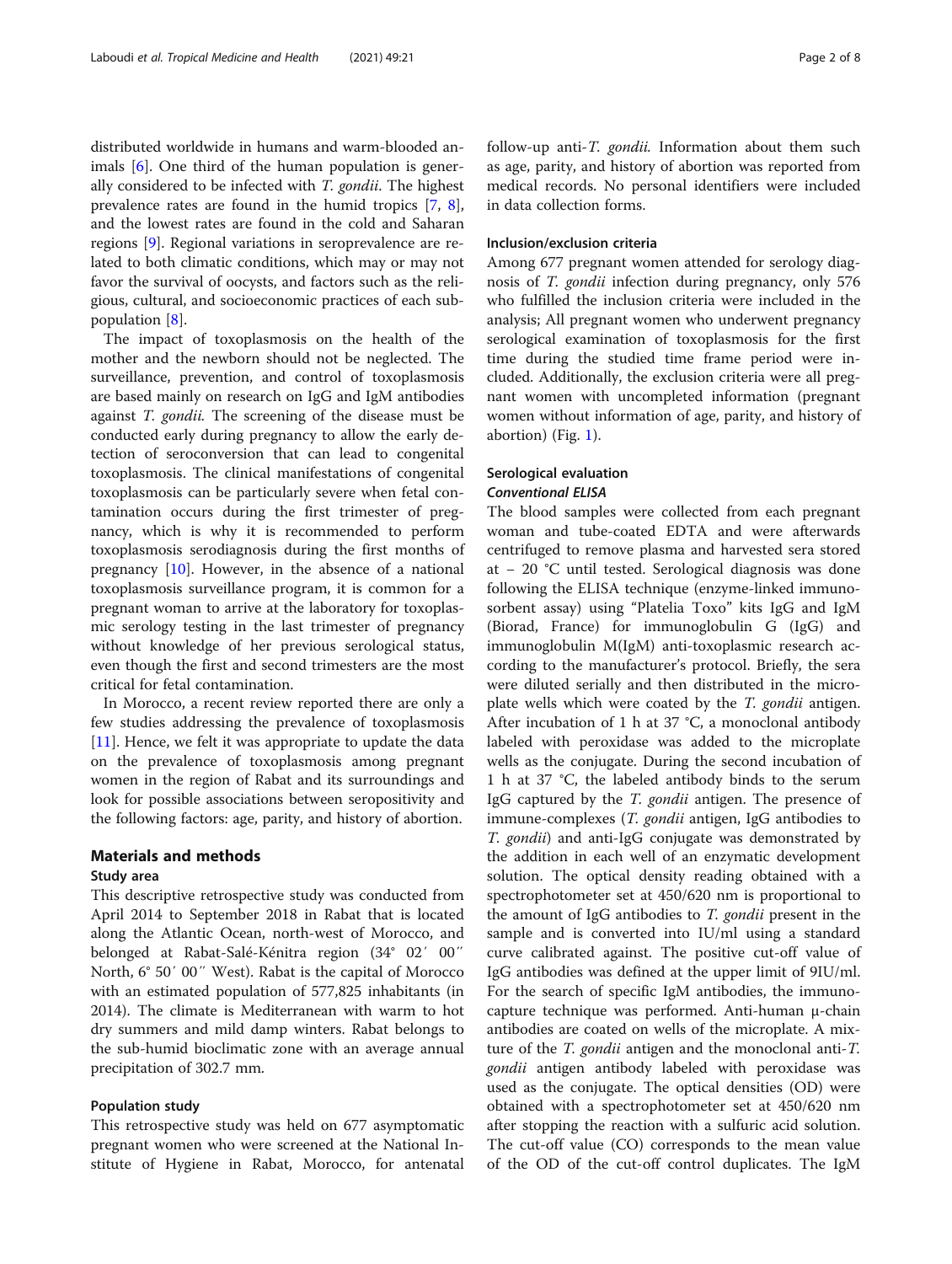<span id="page-2-0"></span>

results were calculated qualitatively, and it is expressed by the ratio of samples OD and CO. The sample was considered positive if the ratio was  $\geq 1$ .

#### Avidity ELISA

All IgG- and IgM-positive samples included in the study were analyzed for IgG avidity at the first evaluation at a gestational age  $\leq 20$  weeks by the kit "Platelia Toxo avidity, BioRad," according to the manufacturer's protocol. The principle of this method relies on the measurement of the avidity of the IgG antibodies to T. gondii. The use of an agent as urea dissociating the link antigen/antibody in parallel with the usual technique of IgG antibodies measurement allows comparison of the optical density (OD) obtained after dissociating agent action and OD obtained without dissociating agent action. The avidity is considered low when the antigen/antibody link is easily dissociated. The optical density reading obtained with a spectrophotometer set at 450/620 nm. The diagnostic value was defined as avidity index (AI). The avidity index was determined as the following criteria: A low index of avidity below 0.4 does not exclude a recent primary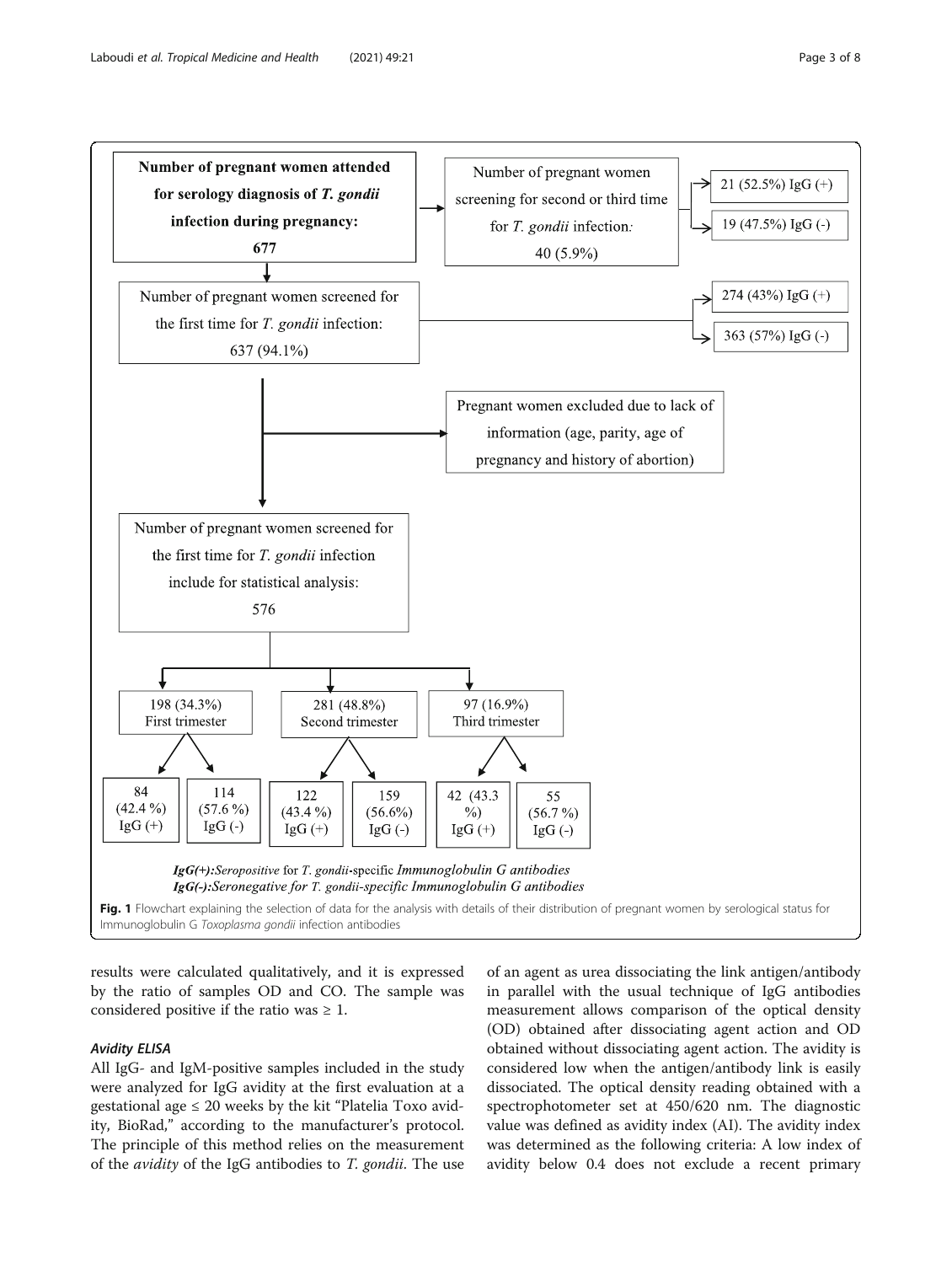#### Statistical analysis

The data input was done on Microsoft Office Excel 2010, and the analysis was performed using EpiInfo (ver. 2007 CDC, USA) Software. A descriptive analysis of the data was made to identify the characteristics of the different variables studied in EpiInfo. The chi-square test (bivariate test) from EpiInfo was used to determine the associated seroprevalence of T. gondii. Statistical significance was set to a value of  $p < 0.05$ .

#### Results

#### Demographic characteristics of pregnant women

In this retrospective study, among 637 pregnant women aged between 16 and 46 years were screened for the first time for T. gondii infection, only 576 were included in analysis, and they have complete information about age, parity, and history of abortion. The average age was  $29.4 \pm$ 6.3 years. The most of pregnant women were in the age groups 16–25 years and 26–30 years. We note that the majority of women screened were nulliparous 47.8% (275/ 576) followed by primiparous 45.1% (260/576) and multiparous women 41(7.1%). About 34.3% (198/576) of the pregnant women were in their first trimester, and 48.8%

|  | Table 1 Sociodemographic characteristics of pregnant women |  |  |
|--|------------------------------------------------------------|--|--|
|--|------------------------------------------------------------|--|--|

| Characteristic                   | <b>Numbers</b> | (%)  | 95% CI*        |  |  |  |
|----------------------------------|----------------|------|----------------|--|--|--|
| Age (years) mean: $29.4 \pm 6.3$ |                |      |                |  |  |  |
| $16 - 25$                        | 189            | 32.8 | $29.0 - 36.8$  |  |  |  |
| $26 - 30$                        | 144            | 25.0 | $21.6 - 28.8$  |  |  |  |
| $31 - 35$                        | 138            | 74.0 | $20.6 - 27.7$  |  |  |  |
| $36 - 46$                        | 105            | 18.2 | $15.2 - 21.7$  |  |  |  |
| Age of pregnancy                 |                |      |                |  |  |  |
| First trimester                  | 198            | 31.1 | $27.5 - 34.9$  |  |  |  |
| Second trimester                 | 281            | 44.1 | $40.2 - 48.1$  |  |  |  |
| Third trimester                  | 97             | 15.2 | $12.6 - 18.3$  |  |  |  |
| <b>Parity</b>                    |                |      |                |  |  |  |
| Nulliparous                      | 275            | 47.8 | $47.7 - 51.9$  |  |  |  |
| Primiparous (1 P**)              | 260            | 45.1 | 92.9-29.7      |  |  |  |
| Multiparous ( $\geq 2P^{**}$     | 41             | 7.1  | $100.0 - 30.2$ |  |  |  |
| <b>History of abortion</b>       |                |      |                |  |  |  |
| No abortion                      | 446            | 77.4 | 73.8-80.7      |  |  |  |
| One abortion                     | 95             | 16.5 | $13.6 - 19.8$  |  |  |  |
| Two or more abortion             | 35             | 6.1  | $4.3 - 8.4$    |  |  |  |

CI confidence interval  $**$ : Number of pregnancy  $\geq 2P^{**}$ : equal or more than two pregnancy

(281/576) and 16.9% (97/576) in the second and third trimesters, respectively (Table 1).

#### Serological status of pregnant women

According to the serological status for T. gondii infection, among 677 pregnant women, 94.1% (637 /677) [95%CI 92.0–95.7%] were serologically screened for the first time and therefore ignored their serological status, and 5.9% (40/677) [95%CI 4.0–9.0%] were screened for the second or third time (Fig. [1](#page-2-0)).

The results showed that the T. gondii seroprevalence of specific IgG was 43% (274/637) [95% CI 39.1–47.0%] while 57% (363/637) [95% CI 53.0–60.9%] were seronegative for anti-T. gondii-specific IgG antibodies. Furthermore, the percentage of T. gondii IgM-positive antibodies were 3.9% (25/637) [3.0–6.3%].

Among 25 pregnant women who had a positive IgG and IgM T. gondii infection during pregnancy, 18 cases are in their first month of pregnancy and are submitted to the avidity test. The results of the avidity test are shown in Table 2. Anti-T. gondii IgG avidity in the majority of patients studied 83.3% (15/18) had high avidity while a low avidity was detected in two patients (Table 2).

#### Risk factors associated with T. gondii infection

Seroprevalence of the parasite in the pregnant women based on various age groups, parity, and history of abortion is shown in Table [3.](#page-4-0) The results of bivariate analysis of age associated with seropositivity showed a significant difference in both the parasitic infection was more prevalent in the age group 31–35 years (50.7%) (70/138) followed by age group  $26-30$  years  $46.5\%$   $(67/144)$  and 36–46 years 42.9% (56/105). The lowest percentage of T. gondii infection is found for women in the age group 16–25 years with about 35.7% (Fig. [2\)](#page-4-0). This result is statically significant (*p value* =  $0.0276$ ).

Multiparous women are the most immune for T. gondii infection with 51.2% (21/41), followed by primiparous 45% (117/260) and nulliparous 40% (110/275)  $(p \text{ value} = 0.2777).$ 

Regarding the history of abortion, among women who have had more than one abortion, 48.6% (17/35) are found to be positive for T. gondii infection compared to the women who had no abortion (42.2%) (188/446). Accordingly, even though a total IgG seropositivity was

Table 2 Comparison of results of IgM ELISA with IgG avidity test in 18 serum samples taken from pregnant women in Rabat region in Morocco

|                      | IgG Avidity ELISA (%) |                   |            |
|----------------------|-----------------------|-------------------|------------|
|                      | Low                   | <b>Borderline</b> | Higher     |
| lgG and lgM positive | $2(11.1\%)$           | $1(5.6\%)$        | 15 (83.3%) |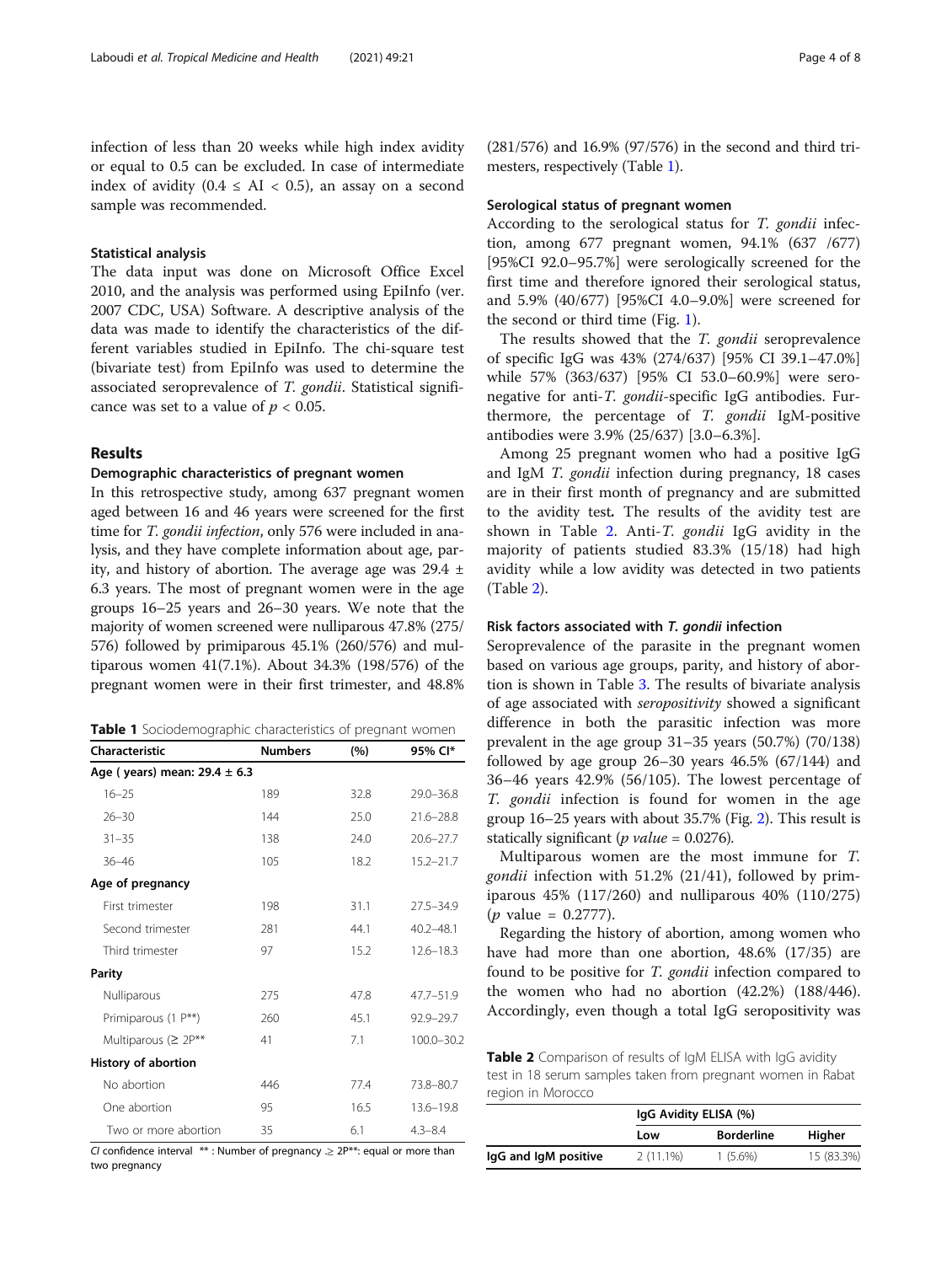<span id="page-4-0"></span>Table 3 Seroprevalence of toxoplasmosis according to age, parity, and history of abortion among pregnant women in Rabat region

| Variable                       | Toxoplasma seroprevalence | $X^2$                 | p      |           |
|--------------------------------|---------------------------|-----------------------|--------|-----------|
|                                | Seropositivity, n (%)     | Seronegativity, n (%) |        | value     |
| Age                            |                           |                       |        |           |
| $16 - 25$                      | 66 (34.9%)                | 123 (65.1%)           | 9.1283 | $0.0276*$ |
| $26 - 30$                      | 67 (46.5%)                | 77 (53.5%)            |        |           |
| $31 - 35$                      | 70 (50.7%)                | 68 (49.3%)            |        |           |
| $36 - 46$                      | 45 (42.9%)                | 60 (57.1%)            |        |           |
| Age of pregnancy               |                           |                       |        |           |
| First trimester                | 84 (42.4%)                | 114 (57.6%)           | .0495  | 0.9756    |
| Second trimester               | 122 (43.4%)               | 159 (56.6%)           |        |           |
| Third trimester                | 42 (43.3%)                | 55 (56.7%)            |        |           |
| <b>Paritiy</b>                 |                           |                       |        |           |
| Nulliparous                    | 110 (40.0%)               | 165 (60.0%)           | 2.5627 | 0.2777    |
| Primparous (1 P <sup>a</sup> ) | 117 (45.0%)               | 143 (55.0%)           |        |           |
| Multiparous ( $\geq 2P^a$      | 21 (51.2%)                | 20 (48.8%)            |        |           |
| No abortion                    | 188 (42.2%)               | 258 (57.8%)           | .7715  | 0.6799    |
| History of abortion            |                           |                       |        |           |
| One abortion                   | 43 (45.3%)                | 52 (54.7%)            |        |           |
| Two or more abortion           | 17 (48.6%)                | 18 (51.4%)            |        |           |

\*NS statistically significant, <sup>a</sup>Number of pregnancy

increased in pregnant women with a history of abortion, there are no significant associations observed between IgG seropositivity and the number of abortions  $(p$  value = 0.6799). On the other hand, a total IgG seropositivity rate was not more varied with the age of pregnancy (Table 3).

#### **Discussion**

In Morocco, there are very few documented data on T. gondii seroprevalence [[11](#page-6-0)]. Adequate information on the prevalence and transmission routes would provide proper risk assessment options for pregnant women and would be helpful in the planning and implementation of

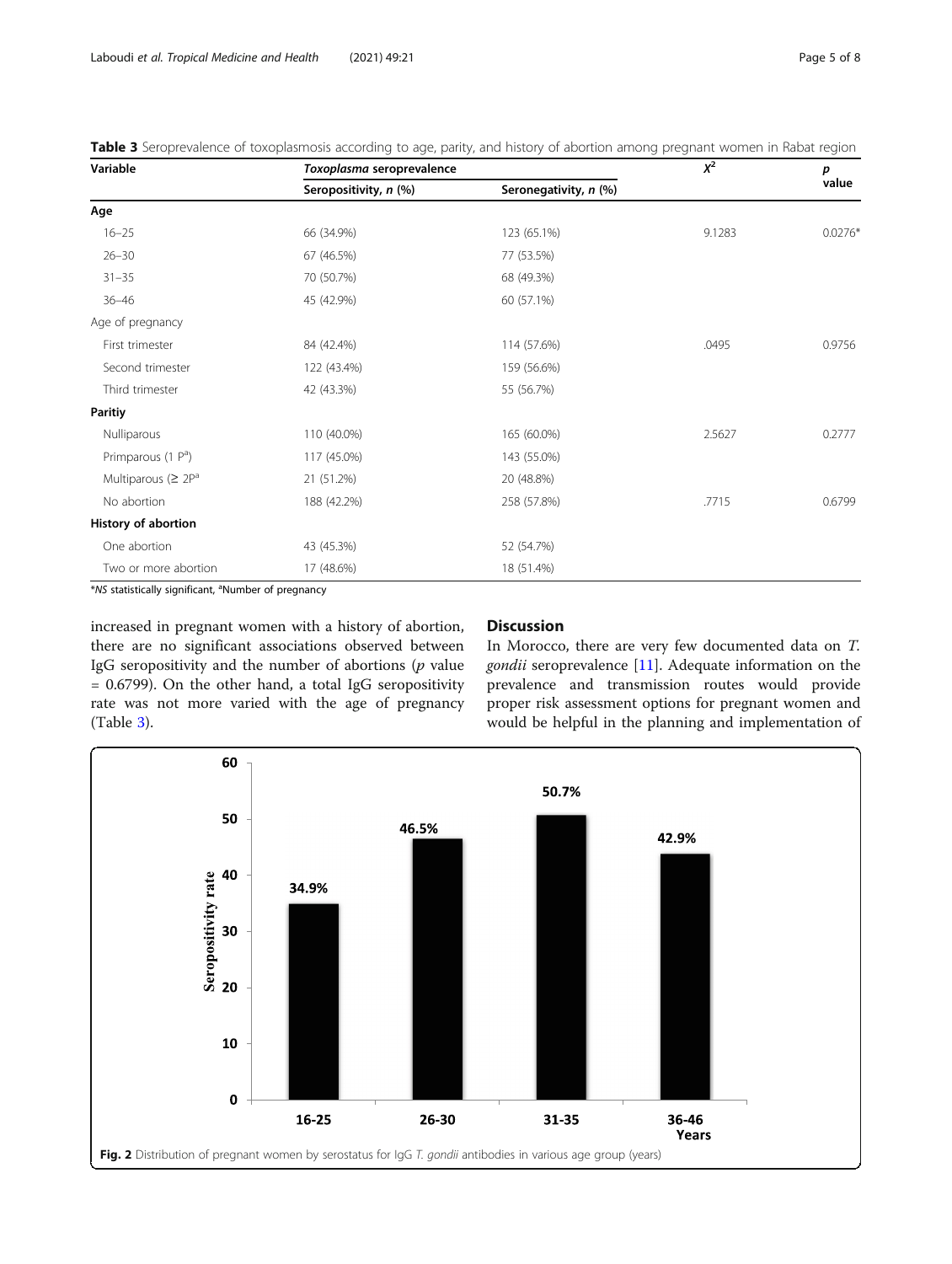control and preventive strategies for toxoplasmosis disease.

The *T. gondii* seroprevalence among pregnant women in the study area was 43%. Comparing the levels of seropositive IgG antibodies obtained in our study with those in previous studies conducted in 2007 and 2014, which were 51% and 47%, respectively, in the same region studied [\[11](#page-6-0)], we noticed a decrease in the seroprevalence during the last 5 years. A previous study showed that the majority of pregnant women with anti-toxoplasma antibodies have continuous contact with the soil in activities such as gardening, agricultural activities, or other activities [\[12](#page-6-0)]. Therefore, the noticeable decline in the seroprevalence may be due to the regression of contact with the soil. In addition, changes in lifestyle that are related to development, hygiene measures, and higher levels of education can contribute to reducing this prevalence.

When we compared our findings to those of previous studies reported in different cities in Morocco, we found that T. gondii seroprevalence in these regions continues to be higher than that in cities at lower altitudes and with higher humidity in Morocco, such as Fes, where the prevalence is  $39.7\%$  [[13\]](#page-7-0). It is also higher than those reported in Nador, Tetouan, and Kenitra, where the seroprevalences are 34.3%, 42%, and 37.7%, respectively. However, the current finding indicates that the seroprevalence remains lower than that reported in Essaouira (48%) [\[14](#page-7-0)]. In addition, our results remain close to those reported in the two neighboring Maghreb countries: Tunisia (45.6%) [\[15\]](#page-7-0) and Algeria (47.8%) [[16\]](#page-7-0). This could be explained by the fact that Morocco, Tunisia, and Algeria share the same culinary habits, cultural habits, and climatic conditions. However, the results of other surveys show a lower and higher prevalence in different areas in Africa, in Europe, and in Asia: 27% in Sudan [[17\]](#page-7-0), 35.6% in Ethiopia [[18\]](#page-7-0), 44% in Tanzania [[19\]](#page-7-0), 47% in Benin [\[20](#page-7-0)], 13.8% in Italy [[21\]](#page-7-0), 31.5% in Austria [[22\]](#page-7-0), 55.8% in Romania [\[23\]](#page-7-0), 31% in Turkey [\[24](#page-7-0)], 33% in Iran [[25\]](#page-7-0), 34.5% in Pakistan [[26\]](#page-7-0), 82.6% in Lebanon  $[27]$ , and 35.8% in Peru  $[28]$ . This variation in the rate of T. gondii infection between countries and regions could be attributed to dietary habits, health standards, lack of awareness of disease transmission, and the socioeconomic level. Improvements in hygiene conditions and farming systems, together with increased socioeconomic levels, have led to a declining seroprevalence in most industrialized countries [[10\]](#page-6-0).

On the other hand, our findings indicate that 57% are seronegative and are therefore likely to be infected during pregnancy, so serological monitoring is required during each trimester with prophylaxis to follow throughout the pregnancy. However, we noted that only 5.9% of all pregnant women were undergoing T. gondii antibody screening, with 47.5% seronegativity, and among the seronegative cases, 15.2% were in their third trimester when they underwent screening for T. gondii antibodies for the first time. Hence, in Morocco, no systematic prenatal toxoplasmosis screening has been set up. The health system does not have a monitoring program for toxoplasmosis. Therefore, there is no follow-up of T. gondii seronegative pregnant women to properly control the risk of infection with congenital toxoplasmosis until delivery. Moreover, serological screening for T. gondii infection in our country is still considered a biological test not required by doctors. Thus, the serological diagnosis of T. gondii infection is not always requested at the first prenatal visit, and the follow-up of pregnant women is poorly conducted or is not conducted at all. Besides, the lack of knowledge of toxoplasmosis among pregnant women has been reported previously as a main risk factor for contracting disease. Only 5.9% were aware of toxoplasmosis. The lack of knowledge may put unaware women to not follow-up the serology and put them in a high-risk group, susceptible to contract T. gondii infection during pregnancy leading to an acute infection [\[12](#page-6-0)]. On the other hand, a recent study reported a moderate knowledge of toxoplasmosis among health professional including physicians and nurses on this parasitic infection and thus failed to provide sufficient information to the pregnant women [[29\]](#page-7-0). Hence, healthcare professionals should advise patients to follow-up the serology specially for the seronegative pregnant women in order to avoid seroconversion during pregnancy.

Indeed, serological screening is considered the key element in the prevention of congenital toxoplasmosis. In fact, monthly serology for seronegative pregnancy is mandatory until delivery. The interpretation of the serological results must be carried out by a competent and experienced biologist, since from the conclusions of the serological analysis, all subsequent prenatal and postnatal behavior is ensured  $[30]$  $[30]$ . Even when primary infection occurs during pregnancy, early diagnosis and treatment can reduce the frequency and severity of the disease in neonates [\[31](#page-7-0)].

The current study reveals that among seropositive women, the majority were found to have a chronic or past infection based on serology of IgM antibodies. However, 18 (2.8%) of the 637 pregnant women consulting in their first trimester were susceptible to a recent infection, and only two (2) subjects were positive for IgM with a low avidity using the avidity IgG method. This test excluded 83.3% of pregnant women. Therefore, IgM positivity does not always predict an acute infection. IgG avidity tests in addition to IgM and IgG antibody testing should be performed in the first trimester of pregnancy. The avidity test seems necessary to confirm or exclude an infection of less than 4 months in pregnancy, which is likely to lead to congenital toxoplasmosis [\[32](#page-7-0), [33\]](#page-7-0).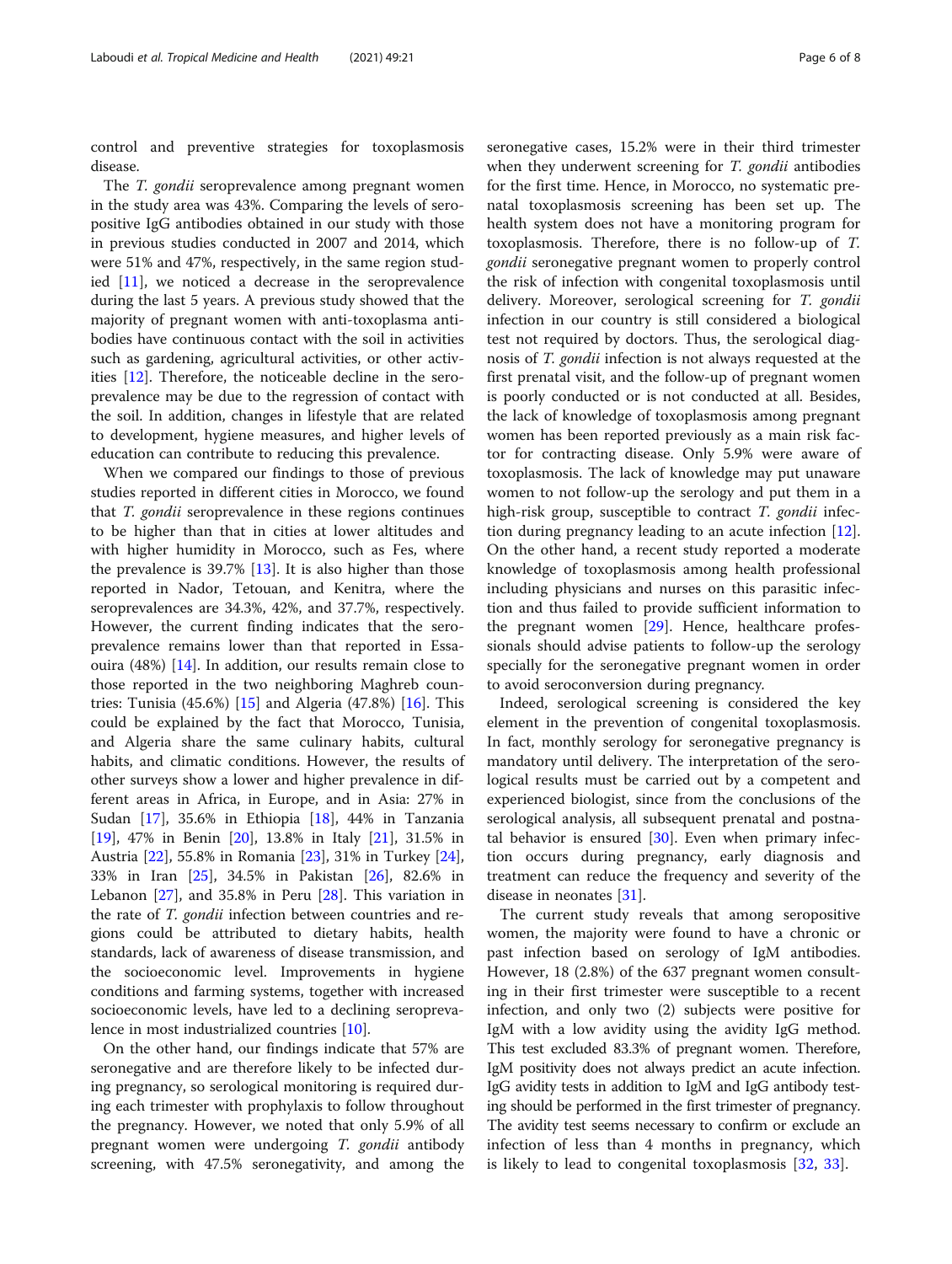<span id="page-6-0"></span>In this study, the risk of contracting T. gondii increased with the age of the pregnant woman; increased odds of having T. gondii infection were observed in the groups of pregnant women aged  $\geq$  25 years compared to the group of pregnant women aged 16–25 years. This finding is consistent with the studies conducted in Fes [[13\]](#page-7-0) and in Rabat [[34\]](#page-7-0), where the prevalence did not increase linearly with age. In contrast, our results are not in agreement with those found in France [\[35](#page-7-0)], where a positive correlation between seroprevalence and age was found; our results are probably due to the low number of women in the sample of our study.

#### Conclusion

This descriptive study provides key and update baseline data about the *T. gondii* seroprevalence among pregnant women in the region of Rabat, Morocco. In this study, it is noted that the number of non-immunized pregnant women increases during the last years in the region studied. Therefore, the risk of fetal infection has increased because the possibility of seroconversion during pregnancy is higher among pregnant women. On the other hand, we report that few pregnant women have followed-up of toxoplasmosis during pregnancy especially among the number of non-immunized pregnant. Undoubtedly, a national program of screening and surveillance of seronegative pregnant women is required.

#### Limitations

Our study presents some limitations mainly due to the fact that these data are derived from a retrospective evaluation of pregnant women. For this reason, important data, such as possible risk factors for T. gondii infection (consumption of uncooked meat, contact with cats, or other animals…) are not available. Furthermore, some factors could explain the regression of T. gondii IgG exposure; however, these factors were not ascertained in this study and constitute one of the limitation of the survey. Hence, there is a need for a national sample survey estimating the real potential burden of this infection on maternal and its impact on fetal health. Despite these limitations, we have for the first time been able to report the number of pregnant women who follow-up the screening of toxoplasmosis.

#### Abbreviations

AI: Avidity index; CO: Cut-off value; ELISA: Enzyme-linked immunosorbent assay; EDTA: Ethylenediaminetetra-acetic acid; IgG: Immunoglobulin G; IgM: Immunoglobulin M; OD: Optical density; T. gondii: Toxoplasma gondii

#### Acknowledgements

The authors wish to thank all pregnant women who attended in parasitology laboratory in the National Institute of Hygiene in Rabat for toxoplasmosis.

#### Authors' contributions

LM has conceptualized the study and significantly contributed to the data collection, analysis, and write up. SA and TZ supervised the study and have supported the implementation of this study and provided feedback during the write up. DO collected data. PF contributed to the critical review of the manuscript for intellectual content of the study. The authors reviewed and approved the final manuscript.

#### Funding

There is no funding for this research.

#### Availability of data and materials

The datasets used during the current study are available from the corresponding author on reasonable request.

#### **Declarations**

#### Ethics approval and consent to participate

This survey utilized a retrospective analysis routine reports which were anonymized. All data used in this study cannot be directly associated with any individual. Therefore, no consent or ethical clearance is applicable for this study. The confidentiality of the details of the subjects was assured for all pregnant women followed up in our laboratory.

#### Consent for publication

Not applicable

#### Competing interests

The authors declare that they have no competing interests.

#### Author details

<sup>1</sup>Department of Parasitology, National Institute of Hygiene, 27 Avenue Ibn Batouta, BP: 769 Rabat, Agdal, Morocco. <sup>2</sup> Faculty of Science, University Mohamed V, Rabat, Morocco. <sup>3</sup>Institut de Parasitologie et de Mycologie Médicale Hôpital de la Croix Rousse, Lyon, France.

#### Received: 23 December 2020 Accepted: 22 February 2021 Published online: 08 March 2021

#### References

- 1. Yera H, Paris L, Bastien P, Candolfi E. Diagnostic biologique de la toxoplasmose congénitale. Rev Francoph des Lab. 2015;470:65–72.
- 2. Food and Agriculture Organization of the United Nations/World Health. Multicriteria-based ranking for risk management of food-borne parasites, Microbiological risk assessment series; 2014. p. 302.
- 3. Berthélémy S. Toxoplasmose et grossesse. Actual Pharmacol. 2014; 53(541):43–5.
- 4. Dalgıç N. Congenital toxoplasma gondii infection. Marmara Med J. 2008; 21(1):89–101.
- 5. Helieh SOZ. Fetomaternal and ediatric toxoplasmosis. J Pediatr Infect Dis. 2017;12(4):1–7.
- 6. Halonen SK, Weiss LM. Toxoplasmosis. Handb Clin Neurol. 2013;114(08): 125–45.
- 7. Dubey JP, Lago EG, Gennari SM, Su C, Jones JL. Toxoplasmosis in humans and animals in Brazil: high prevalence, high burden of disease, and epidemiology. Parasitology. 2012;139(11):1375–424.
- 8. Pappas G, Roussos N, Falagas ME. Toxoplasmosis snapshots: global status of toxoplasma gondii seroprevalence and implications for pregnancy and congenital toxoplasmosis. Int J Parasitol. 2009;39(12):1385–94.
- 9. Dar FK, Alkarmi T, Uduman S, Abdulrazzaq Y, Grundsell H, Hughes P. Gestational and neonatal toxoplasmosis: regional seroprevalence in the United Arab Emirates. Eur J Epidemiol. 1997;13(5):567–71.
- 10. Robert-Gangneux F, Dardé ML. Epidemiology of and diagnostic strategies for toxoplasmosis. Clin Microbiol Rev. 2012;25(2):264–96.
- 11. Laboudi M. Review of toxoplasmosis in Morocco: seroprevalence and risk factors for toxoplasma infection among pregnant women and HIV-infected patientsAccepted in press. Pan Afr Med J. 2017;27(269):1–6.
- 12. Laboudi M, El Mansouri B, Sebti F, Amarir F, Coppitiers Y, Rhajaoui M. Facteurs de risque d'une sérologie toxoplasmique positive chez la femme enceinte au Maroc. Parasite. 2009;16:1–2.